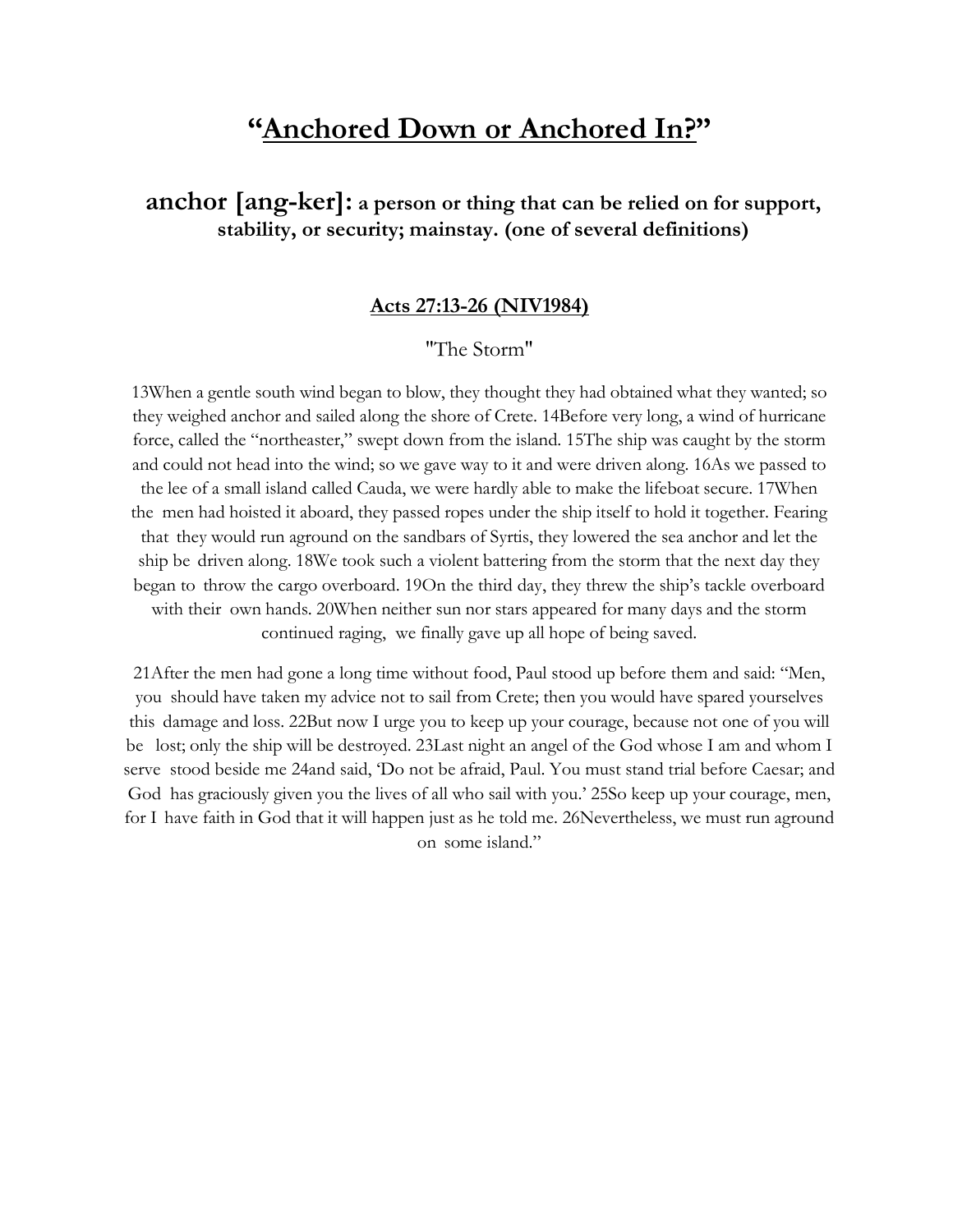#### **"The Storm"**

13When a gentle south wind began to blow, they thought they had obtained what they wanted; so they weighed anchor and sailed along the shore of Crete.

• **When we star our Journey, often times the wind is "gentle" and everything seems alright. This can give us an underestimation for how challenging that journey can be. What have you underestimated in your walk with God? How are you handling it?**

14Before very long, a wind of hurricane force, called the "northeaster," swept down from the island. 15The ship was caught by the storm and could not head into the wind; so we gave way to it and were driven along.

• **How do you handle unexpected "Storms" in life? The circumstance FORCED them to redirect their intended route,…How do you handle being inconvenienced? Do you readjust or persist? Is God your compass or your own feelings and goals?**

16As we passed to the lee of a small island called Cauda, we were hardly able to make the lifeboat secure. 17When the men had hoisted it aboard, they passed ropes under the ship itself to hold it together. Fearing that they would run aground on the sandbars of Syrtis, they lowered the sea anchor and let the ship be driven along.

• **Sometimes it's hard to hold on to what we need, but in order to maintain, we have to be willing to adjust to the situation. They were willing to let the ship be driven along, in order to avoid danger…are you willing to stay the course when things get challenging spiritually in order to avoid Spiritual Danger or do you like to get close and jeopardized your walk with God?**

18We took such a violent battering from the storm that the next day they began to throw the cargo overboard. 19On the third day, they threw the ship's tackle overboard with their own hands.

• **When the Storm hits, God will both Direct Us and Prune Us! Pruning involved Cutting Things Out that both district and distract us from the ultimate Goal…Getting to Heaven. What are you Unwilling to give up in order to keep God at the Center of your life?**

20When neither sun nor stars appeared for many days and the storm continued raging, we finally gave up all hope of being saved.

• **Have you ever felt Hopeless in your walk with God? What area do you feel hopeless in, if any?**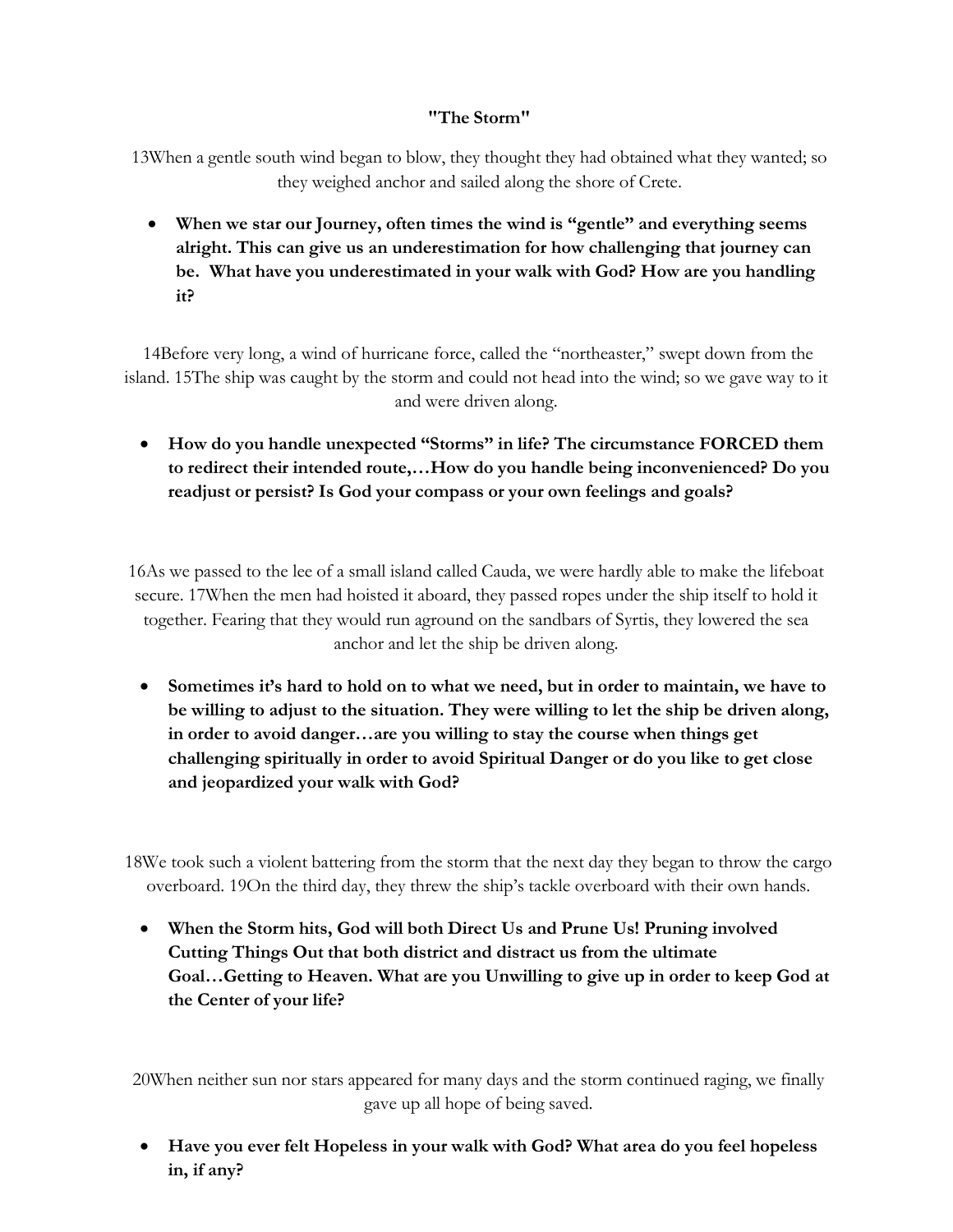21After the men had gone a long time without food, Paul stood up before them and said: "Men, you should have taken my advice not to sail from Crete; then you would have spared yourselves this damage and loss.

• **Paul Stood Up & Proclaimed his Faith, which inspired others in the midst of the Storm. Do you lay down in the midst of the storm getting swayed back & forth by the winds, or do you Stand Firm in your Faith? What does Standing Firm mean for you, specifically?**

22But now I urge you to keep up your courage, because not one of you will be lost; only the ship will be destroyed.

• **The Ultimate Goal was Saving Souls, but they had to be willing to lose the "Ship" or external things of value. What things are hindering your walk with God and are you willing to "lose" them.**

23Last night an angel of the God whose I am and whom I serve stood beside me 24and said, 'Do not be afraid, Paul. You must stand trial before Caesar; and God has graciously given you the lives of all who sail with you.' 25So keep up your courage, men, for I have faith in God that it will happen just as he told me. 26Nevertheless, we must run aground on some island."

- **Paul's confidence came from his relationship with God, NOT the External Circumstances. What Circumstances distract you from your relationship with God? Make a List of your Convictions that you know to be true, NO MATTER WHAT. Meditate on These & Deepen them. Add New Conviction as time moves on and remember them when the storm hits.**
- **I. The Storm is The Norm!**
- **II. God's Word is The Only Anchor That Will Survive & Thrive Through a Storm!**

**III. It's Not Just, GETTING Saved or BEING Saved, but STAYING Saved, & Making It To Heaven…Al While Helping Other's Do The Same!**